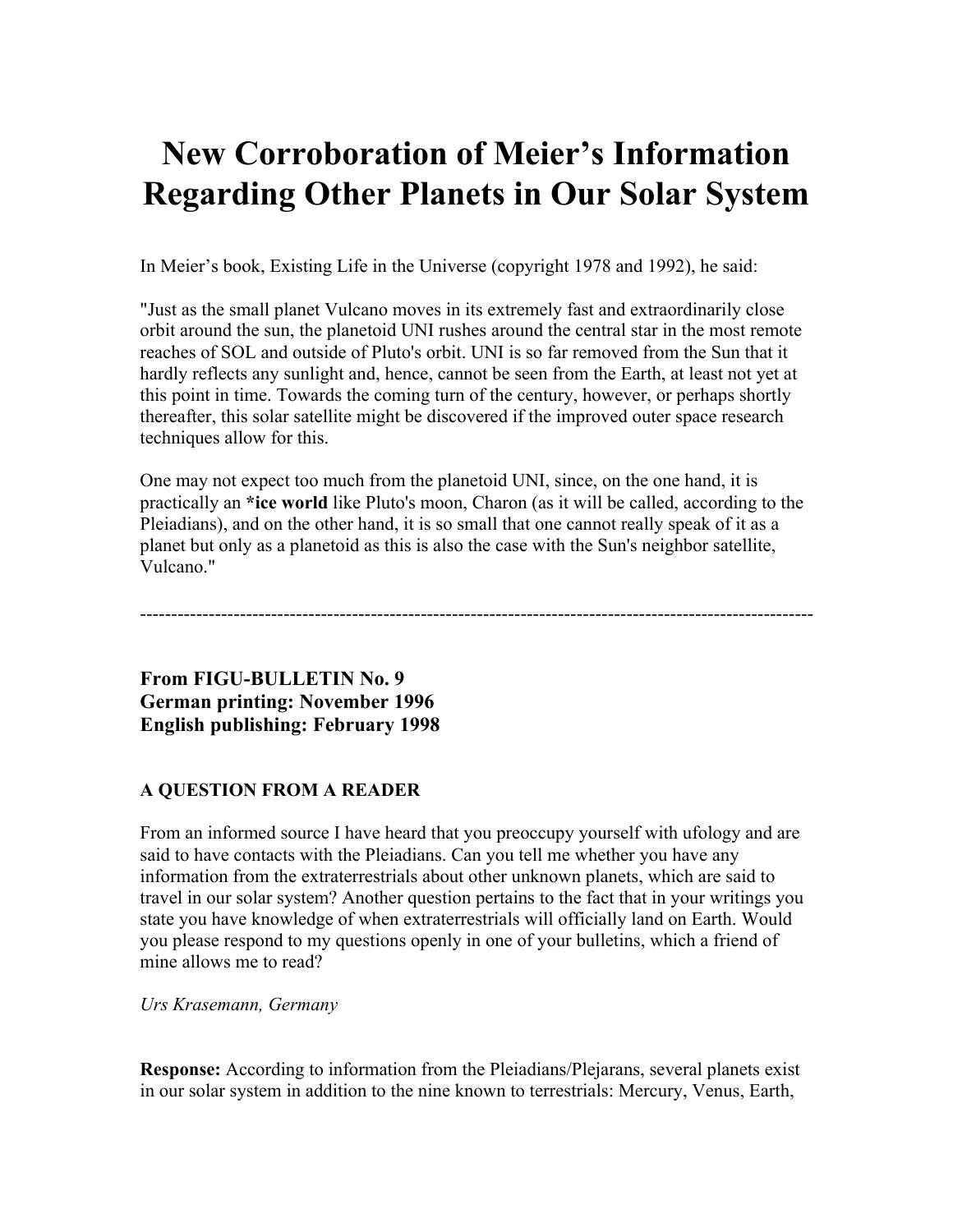Mars, Jupiter, Saturn, Uranus, Neptune, and Pluto. For example, close to the sun exists a planet called Vulcan or Volkano of which terrestrials have spoken for centuries. Furthermore, the so-called Transpluto orbits the SOL far beyond Pluto. Beyond SOL a planet also existed about the size of Earth, but a few years ago it was thrust into outer space by one spiral arm of a black hole. Regarding this topic, Ptaah and I held the following conversation on February 3, 1992:

Billy: "Regarding your information on the planet, which is racing at great speed behind the sun...

Ptaah: Your question refers to the planet, which cannot be seen from Earth because it orbits the sun at such a high speed that it always remains hidden behind it. What do you wish to know about it?

Billy: There exists some confusion about its enormous speed. Isn't it correct that, normally, the greater the distance between a planet and the sun, the slower the planet orbits around it? Why does this not apply to this planet? [The planet was far beyond customary planetary orbits. Billy] Why is it so much faster than it is supposed to be, and what is its name?

Ptaah: This planet is truly a curiosity with regard to its enormous speed. Even we were only able to learn about its secret just over 76 years ago. And here as well we were compelled to realize that in this instance the Destroyer Planet had brought its dangerous forces into play. According to our records the planet hidden behind the sun is called KATHEIN. It was touched by and then later wrenched into the Destroyer Planet's gravitational field when the Destroyer was making its tenth-to-last passage through the SOL system. Kathein was able to free itself from the Destroyer's field of force to the point where it was able to establish and maintain nearly its normal orbit around the sun again, albeit, at an incredibly increased velocity, while the Destroyer continued on its predestined trajectory and entered the SOL system, where it generated destruction and change in many regions. Ever since that time, the planet Kathein itself has orbited the sun in the described manner at an abnormally high speed. It is slowly increasing its distance from the SOL system, however, and is migrating into the gravity of a dark hole's wandering spiral arm, which will ultimately draw the planet into its own force sometime this year. This is the same spiral arm whose influence wrenched sand and dust accumulations from Planet Venus.

Billy: When will this wrenching occur?

Ptaah: According to our calculations it will take place on June 16th [1992].

Billy: Is Kathein one of the two planets we have yet to discover and which we call UNI and Transpluto?

Ptaah: No, planet Kathein has nothing to do with this and it is devoid of any life forms."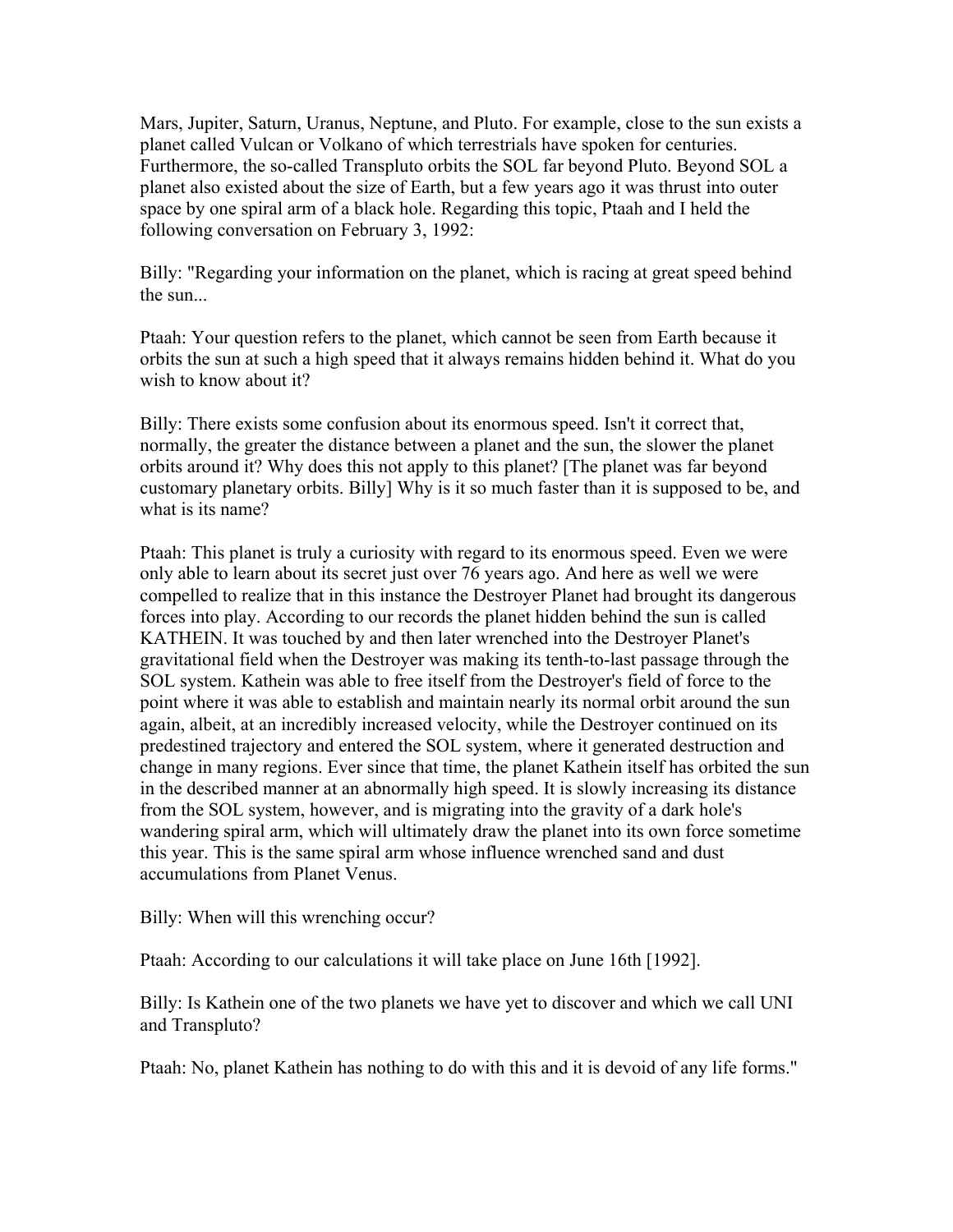This information implies, therefore, that Transpluto exists beyond Pluto's orbit, and there is yet another planet, UNI, which the Pleiadians/Plejarans say has an alleged SOL orbital period of 3,600 years. Unfortunately, I am unable to describe the planet Vulcan/Volkano any better than I can the two outer planets -- Transpluto and UNI -- because I have never been given any descriptions about them. I was informed, however, that Vulcan/Volkano, the planet closest to the sun, previously played an important role in Sumerian times. The same also holds true for UNI, which was given the name "Nibiru" or "Nubiru"; the origin of this name is obscure. According to one story of unknown origin which refers to UNI, respectively Nibiru/Nubiru, this twelfth planet of the solar system not only is mentioned in many mythologies but it will reach its closest position to the sun once again in March of 1997, after 3,600 years. Expectations are high that it will be seen as a brightly glowing disk in the sky when it makes its appearance from behind the sun. As if this were not enough, at the same time, also in March 1997, another large object will appear in the sky -- a gigantic comet, or tail star, 1/310 the size of Earth's diameter. This implies that the comet has a diameter of about 40 kilometers [25 miles]. Its brightness will be nearly 100 times brighter than Halley's Comet in 1985/86. The orbital time of the comet or tail star is enormously long, as is exemplified by Nibiru/Nubiru, respectively planet UNI's orbit of more than 3,000 years. The Hubble Space Telescope has already photographed the comet and scientists have discovered that its composition is typical for a comet. It consists of dirt, frozen gases, the "usual space trash," with a predominance of frozen water and other frozen material. Provided good visibility exists, the tail star, which will be known as the Hale-Bopp-Comet, should be visible without binoculars like a star in the night sky. It is expected to pass the Earth on March 23, 1997, and will then reach its point of closest proximity to the sun on April 1.

Well then, regarding extraterrestrials making their appearance before the public, I can say that March '97, once again, was to have been the designated month for the extraterrestrials' initial public appearance in the foreseeable future. However, after this announcement terrestrials generated numerous negative incidents and for this reason the extraterrestrials declared that this encounter would probably not take place. It is impossible for me to judge what transpired since the announcement in regard to the behavioral pattern of the terrestrials, along with the situation of military agencies and world politics. But I must assume that very little, if anything, has changed for the better since the announcement and that, as a result, the intended contact will probably not occur at the designated time. Should events develop otherwise, which I do not now foresee, I would be surprised myself. For now, however, all I can see is that the human population on Earth continues to war as ever, the people are hostile toward one another, they rob and steal from each other, and at every opportune or inopportune moment they clobber each other's brain to a bloody pulp; or else, they kill their fellowman according to the motto: If you refuse to be my brother I will bash in your head. -- And truly, I cannot envision any extraterrestrial being motivated into publicly landing on Earth to befriend terrestrials and establishing a liaison with them. I would consider anyone doing that "beyond help" and even more idiotic than the most imbecilic terrestrial.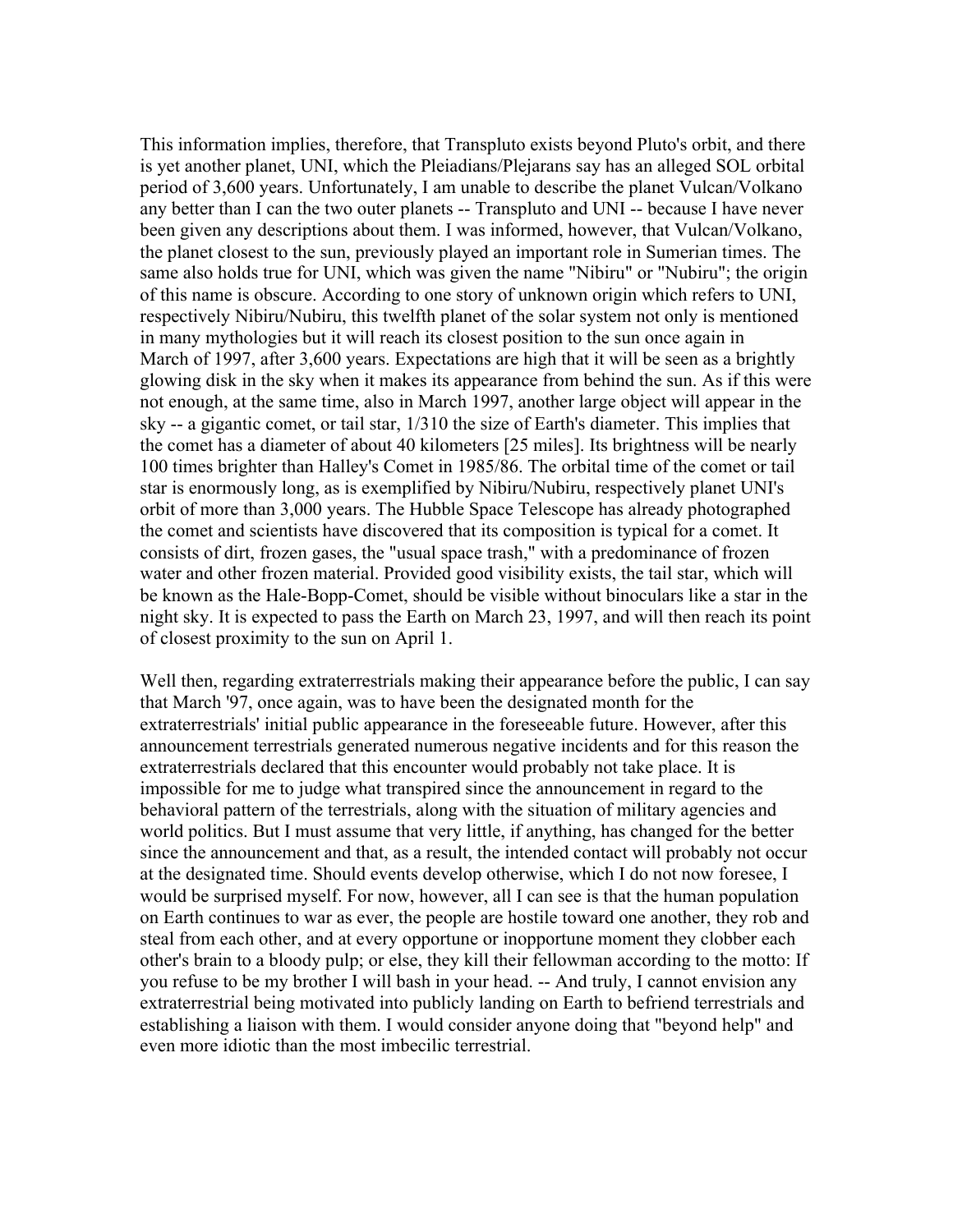------------------------------------------------------------------------------------------------------------

## **Scientists: Most distant object in solar system found**

**Monday, March 15, 2004 Posted: 7:57 PM EST (0057 GMT) In this artist's visualization, the planet-like object dubbed "Sedna" is so far away that the sun appears as only a bright star.**

**------------------------------------------------------------------------**

## **(CNN) -- Scientists may have discovered the solar system's most distant object, more than three times farther away from Earth than Pluto.**

"The sun appears so small from that distance that you could completely block it out with the head of a pin," said Dr. Mike Brown of the California Institute of Technology, who helped in the discovery.

The object -- about 8 billion miles (12.8 billion kilometers) from Earth -- has been given the provisional name of Sedna, after the Inuit goddess who created sea creatures of the Arctic.

Brown and his team of astronomers, using Caltech's Palomar Observatory, found Sedna in November as part of an ongoing three-year outer solar system project. Days later, the high power Spitzer Space Telescope focused on the object.

Initial details indicated Sedna to be made of **\*ice** and rock, with temperatures never rising above -400 degrees Fahrenheit (-240 degrees Celsius), according to researchers.

Sedna is likely the largest object to be found circling the sun since the discovery of Pluto in 1930. It is still smaller than the ninth planet, though, with a diameter of more than 1,000 miles (1,700 kilometers).

The finding has sparked debate over what constitutes a planet.

Many astronomers say Pluto, with a diameter of just under 1,500 miles (2,300 kilometers), is too small to be a termed a planet and is just one of many minor objects in the outer reaches of the solar system.